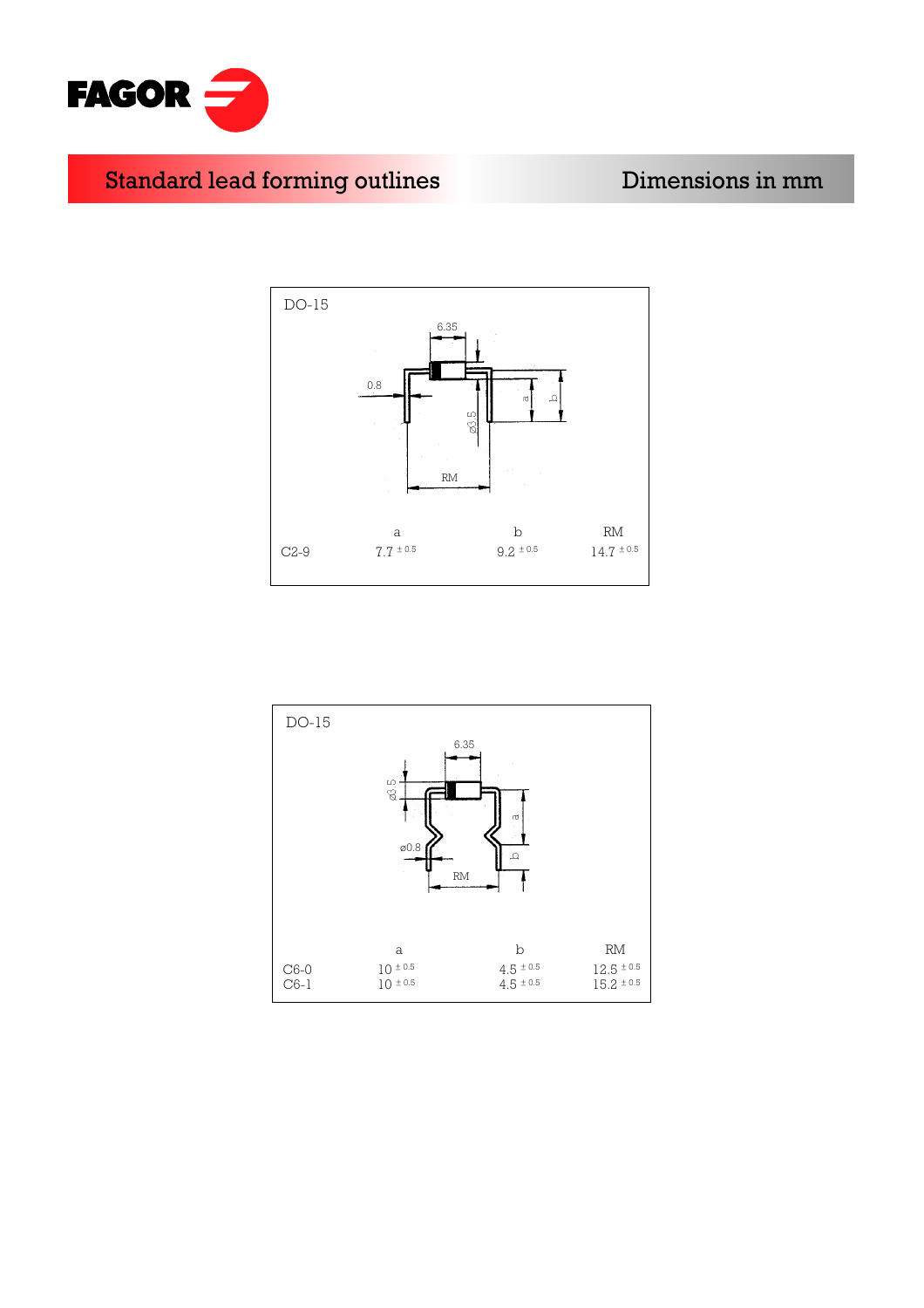

Standard lead forming outlines **Example 10** Dimensions in mm